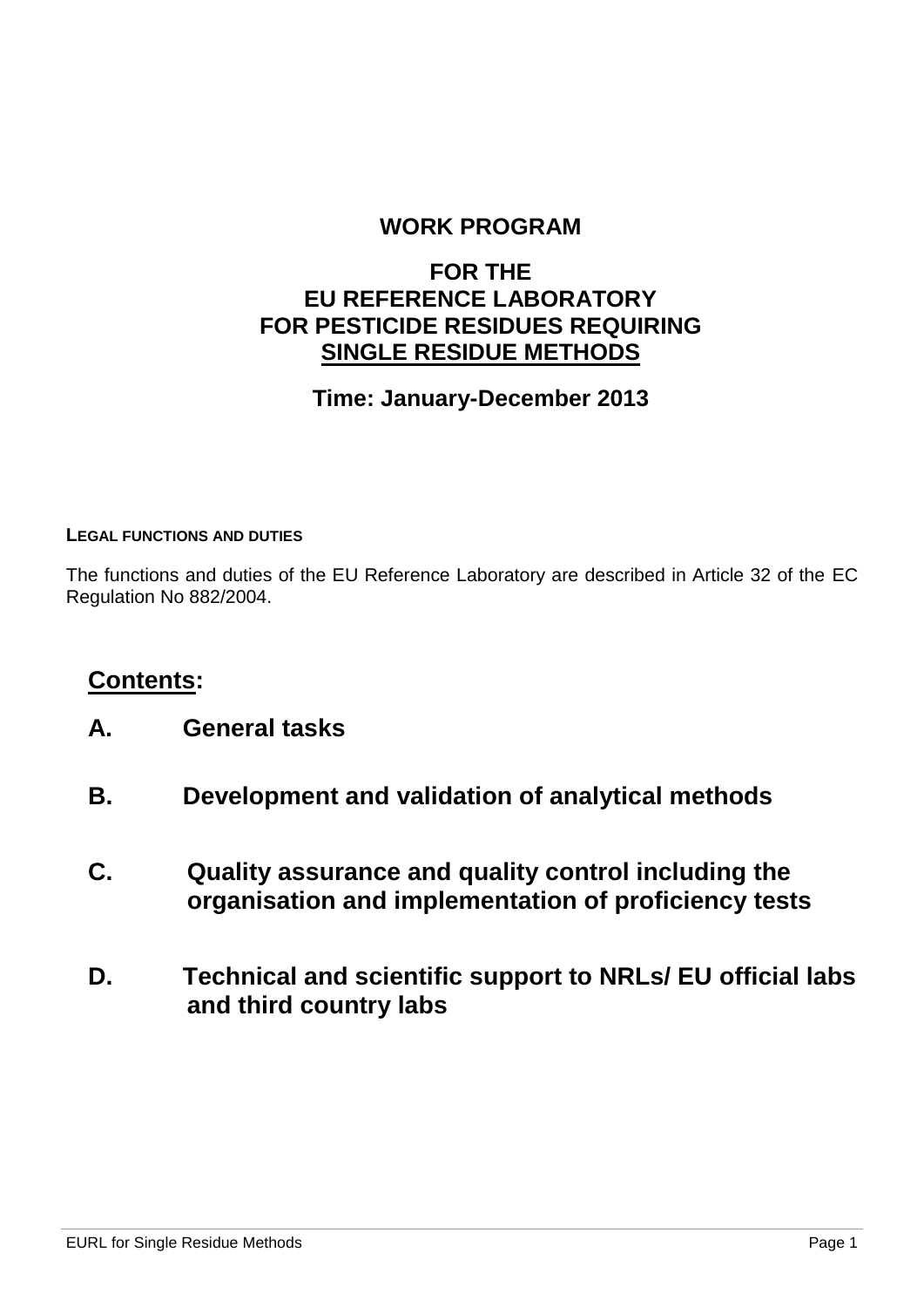# **A. General Tasks**

# A.1 **EURL meetings for coordination**

**Tasks:** Missions will be carried out by one or more EURL-SRM members to participate in inter-EURL-meetings; with the aim to conduct, plan, coordinate or evaluate EURL-activities such as work programs, EUPTs, web-applications. Date and place of these meetings will be decided later. Meetings in presence of the AQC- and EUPT-advisory panels will be organized by the EURL-FV as a horizontal task.

# A.2 **Technical and scientific support to DG-SANCO**

| Tasks: See table below: |
|-------------------------|
|-------------------------|

| Code  | Task                     | <b>Activities</b>                                                                                   |
|-------|--------------------------|-----------------------------------------------------------------------------------------------------|
| A.2.1 | Support DG-SANCO in      | - Participation in meetings,                                                                        |
|       | drafting the MACP        | - Evaluation of data and preparation of a pesticide priority list,                                  |
|       |                          | - Revision of documents,                                                                            |
|       |                          | - Communication with DG-SANCO, EFSA and other stakeholders                                          |
| A2.2  | Support EFSA within      | - Participation in meetings,                                                                        |
|       | the frame of the of the  | - Reading and Revision of documents,                                                                |
|       | Networking Group on      | - Communication with DG-SANCO, EFSA and other stakeholders                                          |
|       | Pesticide Monitoring     |                                                                                                     |
| A.2.3 | Support to EFSA and      | - Reading of documents                                                                              |
|       | DG-SANCO in activities   | - Revision of documents where requested                                                             |
|       | concerning re-           | - Literature and internet research                                                                  |
|       | evaluation of pesticide  | - Evaluation of existing data concerning pesticide recoveries and LOQs                              |
|       | MRLs according to        | - Conduction of experiments to examine analytical behavior, recoveries and LOQs of pesticides and   |
|       | Article 12 of Reg.       | metabolites taking into account the proposed residue definition and the applicability of methods in |
|       | 396/2005/EC              | official control labs                                                                               |
|       |                          | - Communication with DG-SANCO, EFSA and other stakeholders                                          |
| A.2.4 | Revision of AQC-         | - Participation in meetings                                                                         |
|       | document (in             | - Revisions and drafting of text                                                                    |
|       | collaboration with all 4 | - Communication with other stakeholders                                                             |
|       | EURL <sub>s</sub> )      |                                                                                                     |
| A.2.5 | General communication    | - E-mails and oral communications                                                                   |
|       | with and assistance to   | - Missions to Brussels or elsewhere                                                                 |
|       | DG-SANCO and EFSA        |                                                                                                     |

### A.3 **Compilation of annual financial and technical reports for 2012**

**Task:** see title

# A.4 **Preparation of work program for 2014**

**Task:** see title

# A.5 **Cooperation with International Organizations**

**Tasks:** Cooperation with int. organizations such as the Codex Committee on Pesticide Residues (CCPR), CEN, FAO/IAEA will continue. As far as requested by DG-SANCO, missions to attend meetings will be conducted.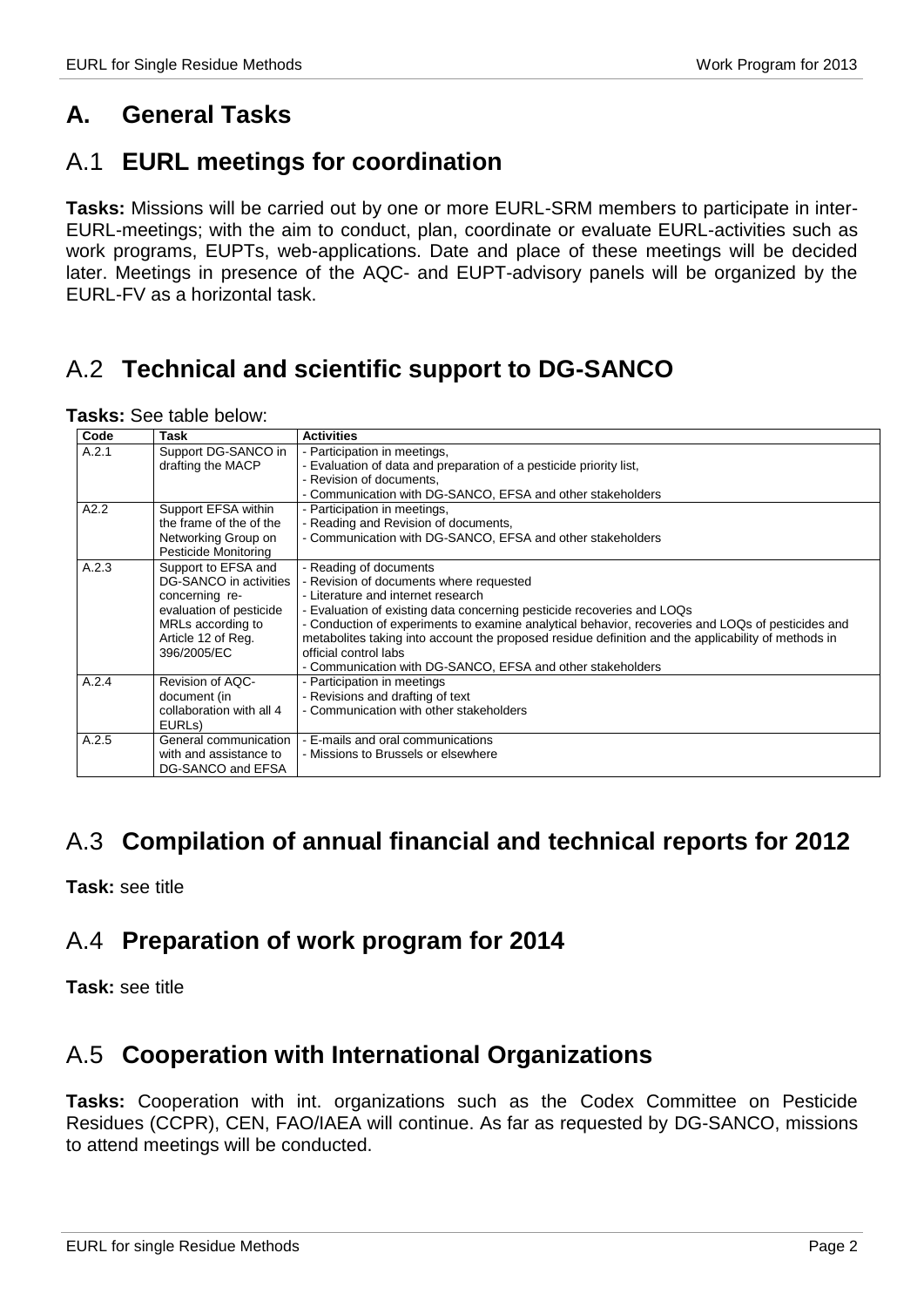# A.6 **EURL Web-Services: upgrading, maintenance, programming (Horizontal task on behalf of and for the benefit of all 4 EURLs)**

# A.6.1 **EURL-Web-Portal**

**Background:** The Internet Portal of the four pesticide EURLs [\(www.eurl-pesticides.eu\)](http://www.eurl-pesticides.eu/) aims to facilitate the dissemination of information to NRLs and OfLs in an efficient, timely and transparent way.

**Task:** In 2013 the portal and the individual web-sites of the EURLs will be further upgraded and gradually filled with further information. Missing features will be gradually implemented considering the needs and suggestions by DG-SANCO the 4 EURLs and the lab-Network.

# A.6.2 **EURL DataPool**

**Background:** An "**EURL DataPool**" entailing numerous databases with information of practical interest to the network-laboratories has been installed and expanded within the frame of the previous work programs [\(www.eurl-pesticides-datapool.eu\)](http://www.eurl-pesticides-datapool.eu/). The aim is to facilitate the conservation of knowledge and to offer the laboratories fast access to valuable information.

| Code  | <b>Database/Website</b>      | <b>Task</b>                                                                                                          |
|-------|------------------------------|----------------------------------------------------------------------------------------------------------------------|
| 6.2.1 | <b>EURL DataPool-Website</b> | Extensive programming and restructuring of all DBs below and continuation of transfer to .NET 4.0-<br>Framework      |
| 6.2.2 | <b>Method Validation DB</b>  | See above plus data collection for various methods (e.g. QuEChERS, QuPPe, SweEt) and its introduction<br>into the DB |
| 6.2.3 | Methods DB                   | See above plus data collection for various methods and its introduction into the DB                                  |
| 6.2.4 | Pesticides DB                | See above and collection of further data on pesticides and introduction into the DB                                  |
| 6.2.5 | Stability of Standards DB    | See above plus collection of data from various labs and its introduction into the DB                                 |
| 6.2.6 | Pesticide Authorizations     | See above plus data collection and introduction into the DB                                                          |
|       | DB.                          |                                                                                                                      |
| 6.2.7 | <b>Commodities DB</b>        | See above plus data collection and introduction into the DB                                                          |
| 6.2.8 | Lab-Network DB               | See above plus data collection and introduction into the DB                                                          |
| 6.2.9 | EUPT-Archive DB              | See above plus data collection and introduction into the DB                                                          |

#### List of databases within the EURL-DataPool

# **B. Development and Validation of Analytical Methods**

# B.1 **Quick Polar Pesticides Method (QuPPe Method)**

**Background:** The EURL-SRM has developed a method for the simultaneous analysis of several highly polar pesticides not amenable to multiresidue procedures commonly employed by official labs. The method involves a common extraction followed by LC-MS/MS analysis in groups.

**Task:** Further method development activities will be conducted with the aim to expand, where possible, the scope of the method by additional highly polar pesticides and metabolites such as N-Acetyl-AMPA. Further research will be done with aim to improve chromatographic behavior for some compounds already in the method or to accommodate more compounds within the same chromatographic runs. Activities to pursue the standardization of the method in CEN will continue.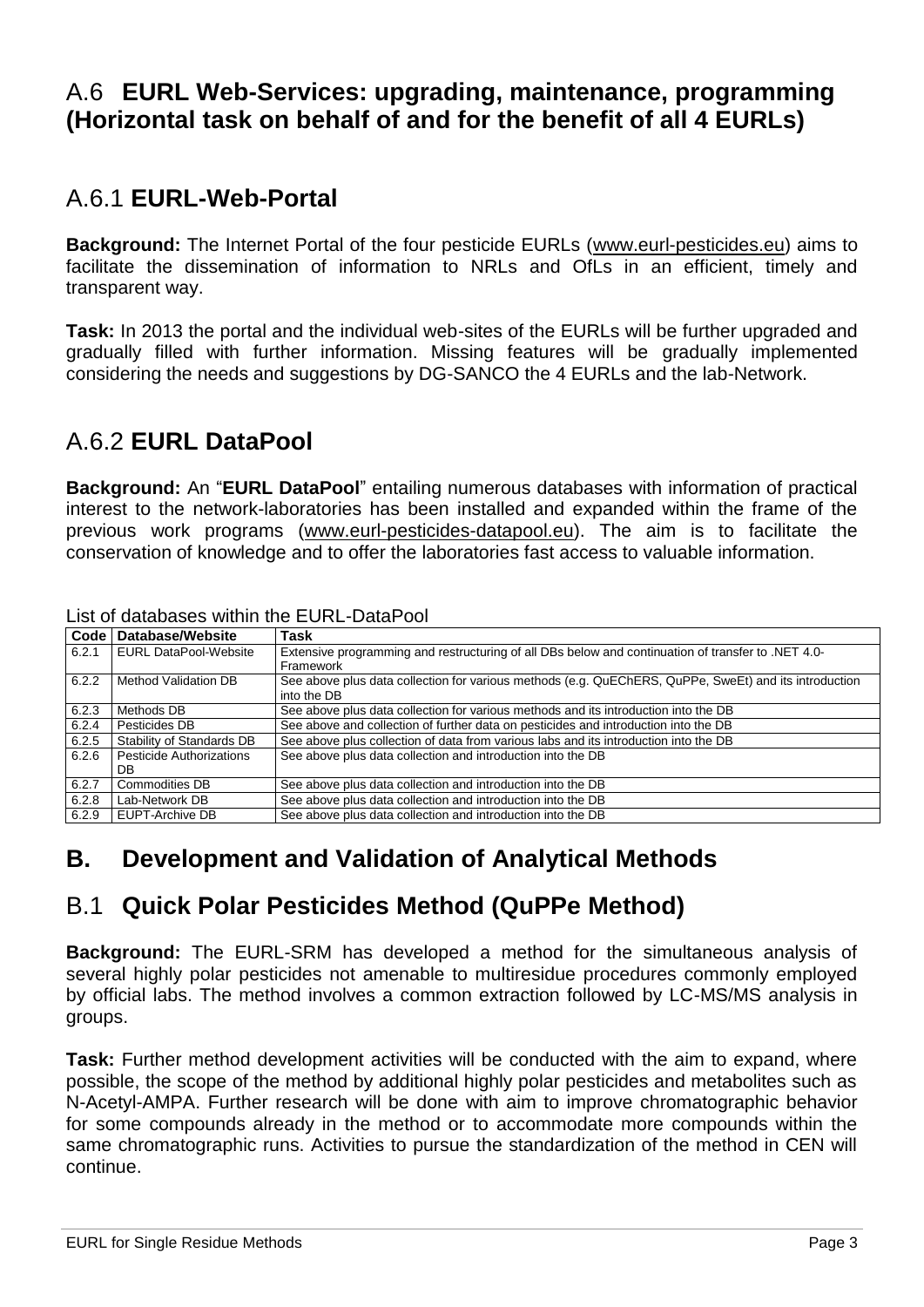### B.2 **Solutions for pesticides requiring modified MRMs**

**Background:** Several pesticides and legally relevant metabolites are known to pose problems in analysis and are thus considered as "difficult" or non-amenable to multiresidue methods. In many cases analysis is possible following certain modifications of traditional multiresidue methods. Such modifications may entail pH-adjustment, temperature control, special measurement conditions, cleavage reactions to release conjugates etc..

**Task:** Studies will be conducted to enable the analysis of Prochloraz (sum) and Flonicamid (sum) including in each case the metabolites proposed by EFSA to be included in the residue definition. Studies will be also conducted to study the analytical behavior, recoveries and LOQs of further compounds under Art. 12 revision as required.

# B.3 **Study applicability of DART-Technique for the screening of selected SRM-pesticides1)**

**Background:** DART is a novel technique allowing qualitative / semi quantitative analysis of analytes located on sample surfaces without chromatographic separation and typically without or with minor sample preparation. The entire analysis is fast making the technique potentially suitable for screening applications. Due to insufficient budget in 2012 this activity was postponed to 2013.

**Task:** The EURL-SRM will perform experiments to check whether DART can be used to screen for various types of non-MRM-amenable pesticides (e.g. volatile pesticides such as ethylene oxide and highly polar pesticides (see QuPPe-method), thus allowing the selection of samples to be further analyzed by quantitative procedures. Priority will be given to pesticides and metabolites of high relevance in agriculture or those included in coordinated control plans of the EU.

*1)Note/disclaimer:* This activity may be shifted to 2014 in case of insufficient budget

# **B.4 Studies on the analysis of selected volatile pesticides in F&V1)**

**Background:** Various highly volatile pesticides are employed in agriculture and crop storage as fumigants. As such pesticides are typically non-amenable to multiresidue methods they are typically rarely analyzed by official control laboratories. Simple methodologies are thus required.

**Task:** The EURL-SRM will implement a method for the analysis of phosphine and study the impact of various factors in the analytical results.

# **B.5 Studies on the analysis of selected polar pesticides in eggs**

**Background:** certain highly volatile pesticides, may appear as residues in eggs following consumption of contaminated feed. Methods of analysis of such pesticides in milk are thus necessary.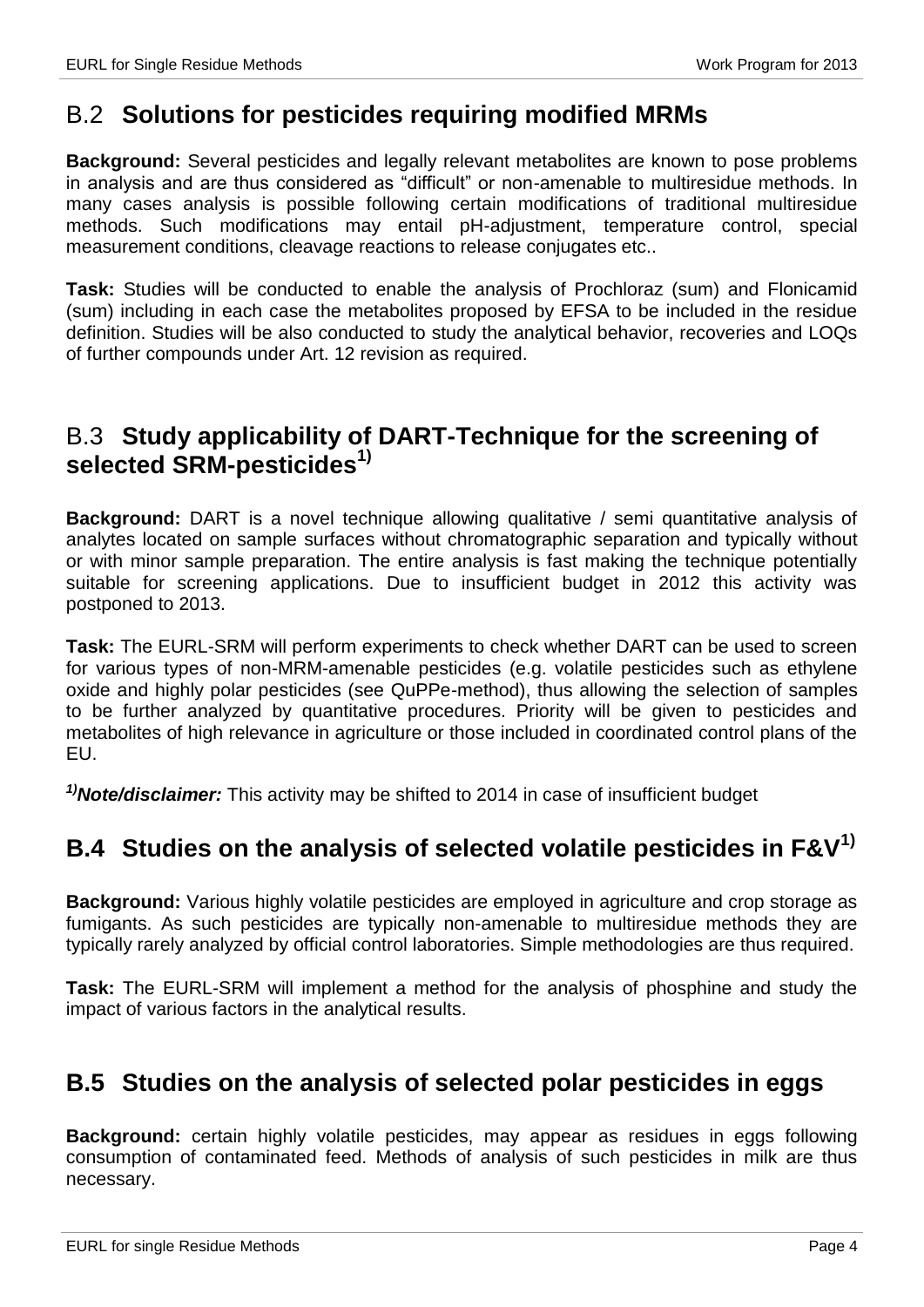**Task:** The EURL-SRM will conduct experiments to check the simultaneous analysis of various polar pesticides in eggs. Priority will be given to pesticides / metabolites of high relevance in agriculture, those included in the EU coordinated control program as well as on those that, based on information submitted by the applicants within the frame of pesticide registration, were demonstrated to produce relevant residues in milk.

# **B.6 Studies on the Analysis of Propineb as Propylenediamine2)**

**Background:** Dithiocarbamates (DTCs) are among the pesticides most widely used in agriculture. Propineb is one of the most used ones and one of those DTCs with proper MRL. The residue is to be determined as propylenediamine.

**Tasks:** Studies will be conducted to study whether propylenediamine can be used to quantify propineb residues, whether the analysis can be employed routinely by labs and whether LC-MS/MS can be employed for analysis.

*2) Note/disclaimer:* The development of methods may have to be shifted to 2014 in case of insufficient budget.

# **C. QA/QC (Quality Assurance and Quality Control)**

# C.1 EU Proficiency Test SRM 8

**Task:** A proficiency test covering single residue methods (SRM) will be performed. The commodity is yet to be decided.

All relevant documents and instructions will be distributed to the participants through the EURL website. Participant registration and data collection will be conducted using an online tool. Each participant will receive a detailed printed and electronic report summarizing the PT-scope, results, data treatment and additional information of the methods employed by the participants.

### C.2 Preparation of a list showing which labs are obliged to participate in EUPTs in 2013 (horizontal task on behalf of and for the benefit of all 4 EURLs)

**Task:** using the EURL-DataPool and based on the pesticide scope covered by each lab a list of all labs obliged to participate in pesticide-related EUPTs in 2013 will be published. This list will be distributed to all NRLs and OFLs. Prior to generating this list the labs will be asked to update their commodity-scope profiles.

# C.3 Attend joint meeting to discuss and evaluate EUPT results

**Task:** Report of EUPT by December 2012

# C.4 Establish criteria to assess PT-underperformance and overall PTperformance (HORIZONTAL ACTIVITY)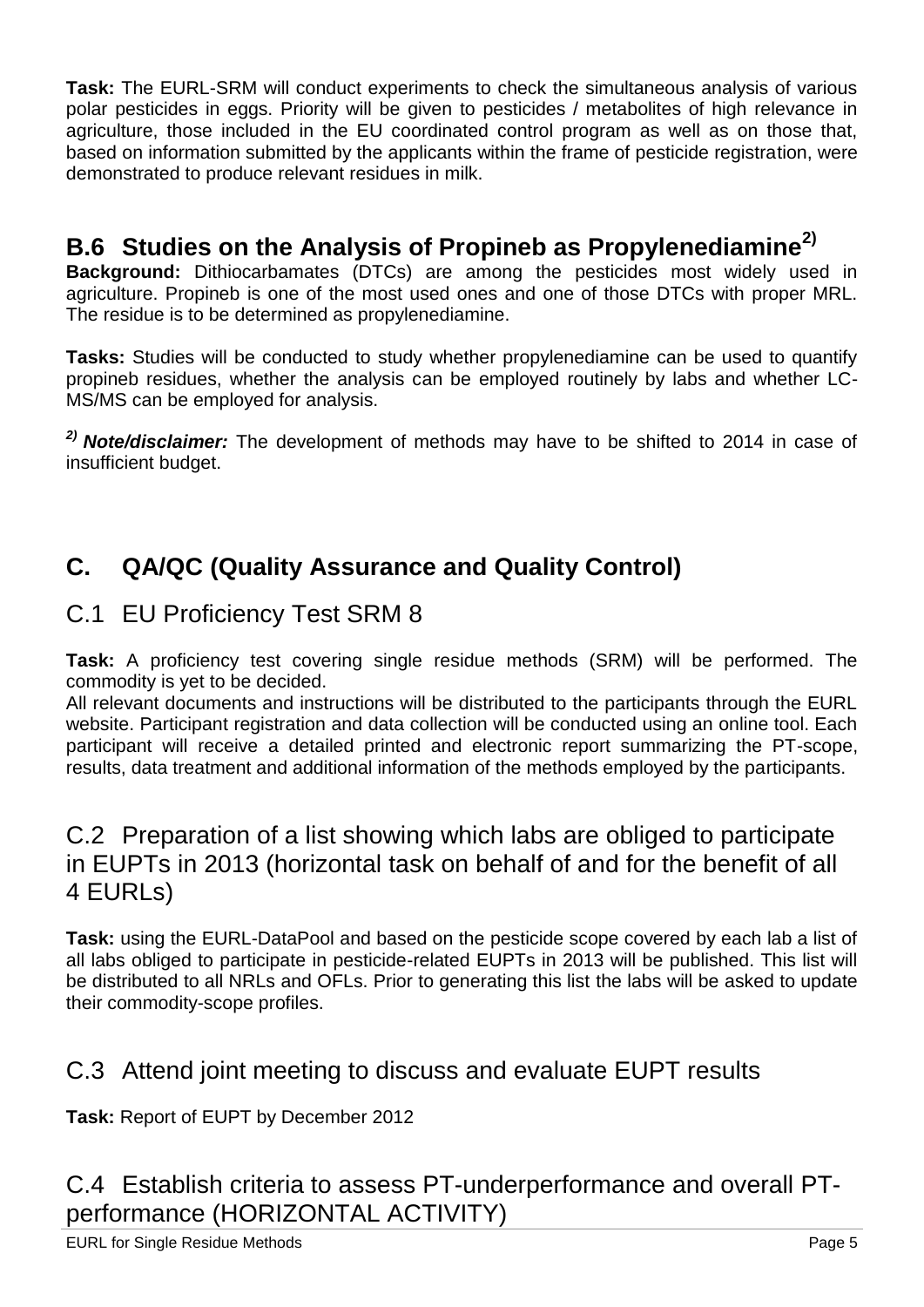**Background:** EUPTs are a very valuable tool to assess the performance of laboratories in pesticide residue analysis. In case of underperformance corrective and follow-up actions are indicated both by the labs as well as by the responsible NRLs and EURLs. In certain cases training courses may be indicated. In the case of individual PT-results underperformance is well defined as it is reflected by the absolute z-score. When looking at multiple results generated within one PT or throughout many PTs, suitable underperformance criteria are yet to be set considering both analytical results and scope.

**Task:** In cooperation with the other three EURLs the criteria to evaluate whether a laboratory was underperforming in EUPTs will be further revised.

### C.5 Assistance to labs in case of PT-underperformance **Task:** see under D.

### C.6 Update the "SRM-Pinboard" and promote concept of subcontracting analyses within the Lab-Network

**Background:** Within the frame of official controls, SRM analytes are less frequently analyzed compared to MRM analytes. OfLs often complain that limitations in the available resources prevent them of establishing suitable methods for the analysis of SRM-analytes or applying such methods in case they are established. Lab-cooperation and subcontracting of analyses will help to reduce the overall number of labs that will have to establish or apply SRMs thus improving overall efficiency and frequency of analysis of SRM compounds.

**Task:** Following the established performance criteria, a list of laboratories considered as proficient for the analysis of individual SRM-compounds will be established ("SRM-Pinboard" = Pool of Proficient SRM-Labs). This list will be updated as new PT results become officially available or whenever a lab wishes to enter the list or change its status. The updated list will be published in the EURL-portal.

### **D. Technical and scientific support to NRLs/EU official labs and third country labs**

The dissemination of information to NRLs, OfLs and third country labs is achieved via personal communication and presentations in conferences, workshops and Trainings (see D.1 - D.3) as well as with the help of the EURL-Web-Portal (A.6.1) and the EURL-Datapool (A.6.2). The establishemnt of a comprehensive Network-DB is contributing in further strengthening the network (see A.6.2).

### D.1 Joint EURL-AO/CF/SRM/FV Workshop for Pesticide Residues in Food

A joint workshop will be performed in Almería in collaboration with the EURL-AO, CF and SRM. NRLs and OfLs from all MS can attend, with the main objective to facilitate the interaction between them and the EURLs. The workshop will be held during two days, and will consist in technical and scientific communications regarding new activities of the EURLs and other